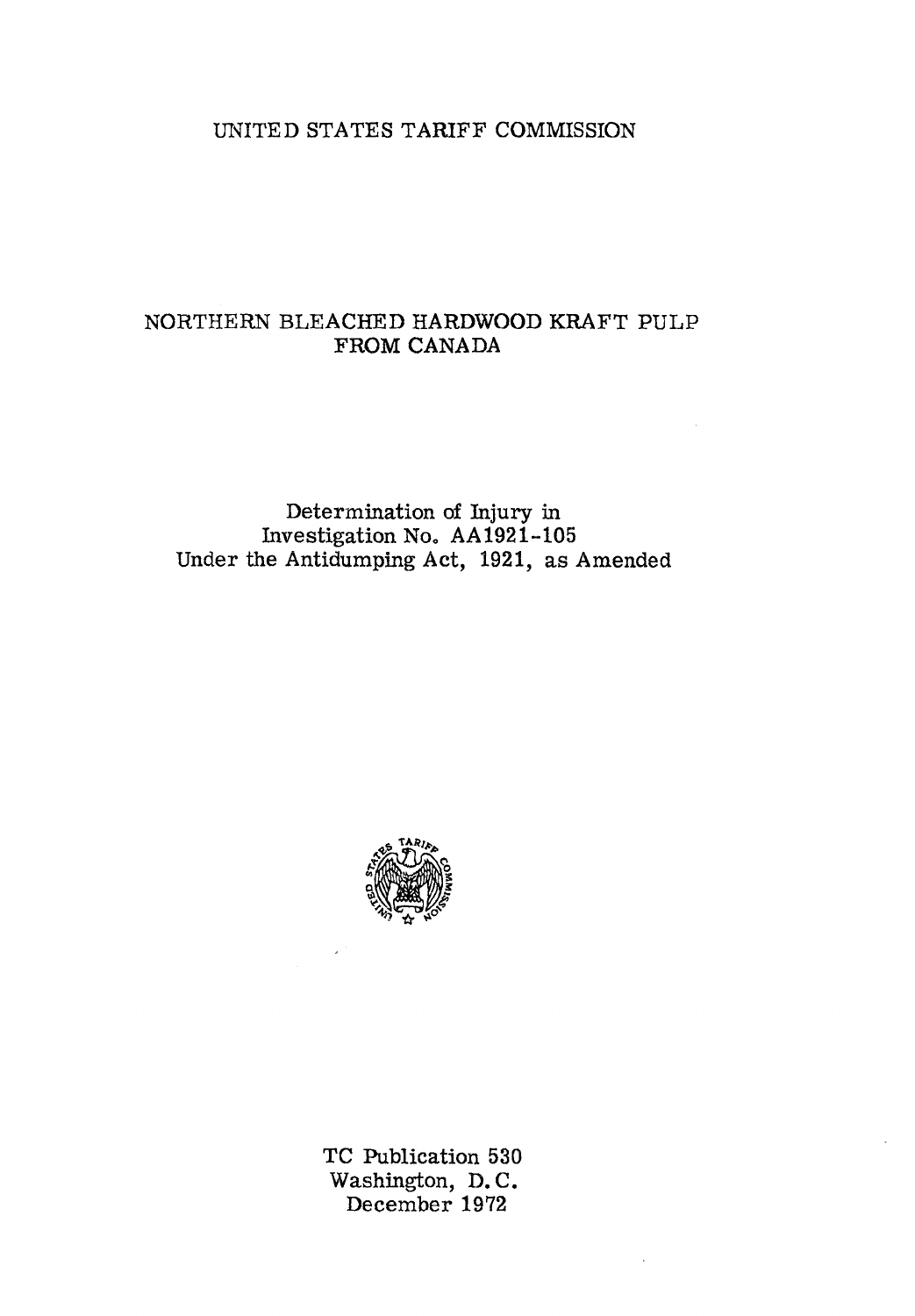## UNITED STATES TARIFF COMMISSION

Catherine Bedell, *Chairman* 

Joseph 0. Parker, *Vice Chaiman* 

Will E. Leonard, Jr.

George M. Moore

J. Banks Young

Italo H. Ablondi

Kenneth R. Mason, *Seeretary* 

-------------------------------

Address all communications to United States Tariff Commission Washington, D. C. 20436

-------------------------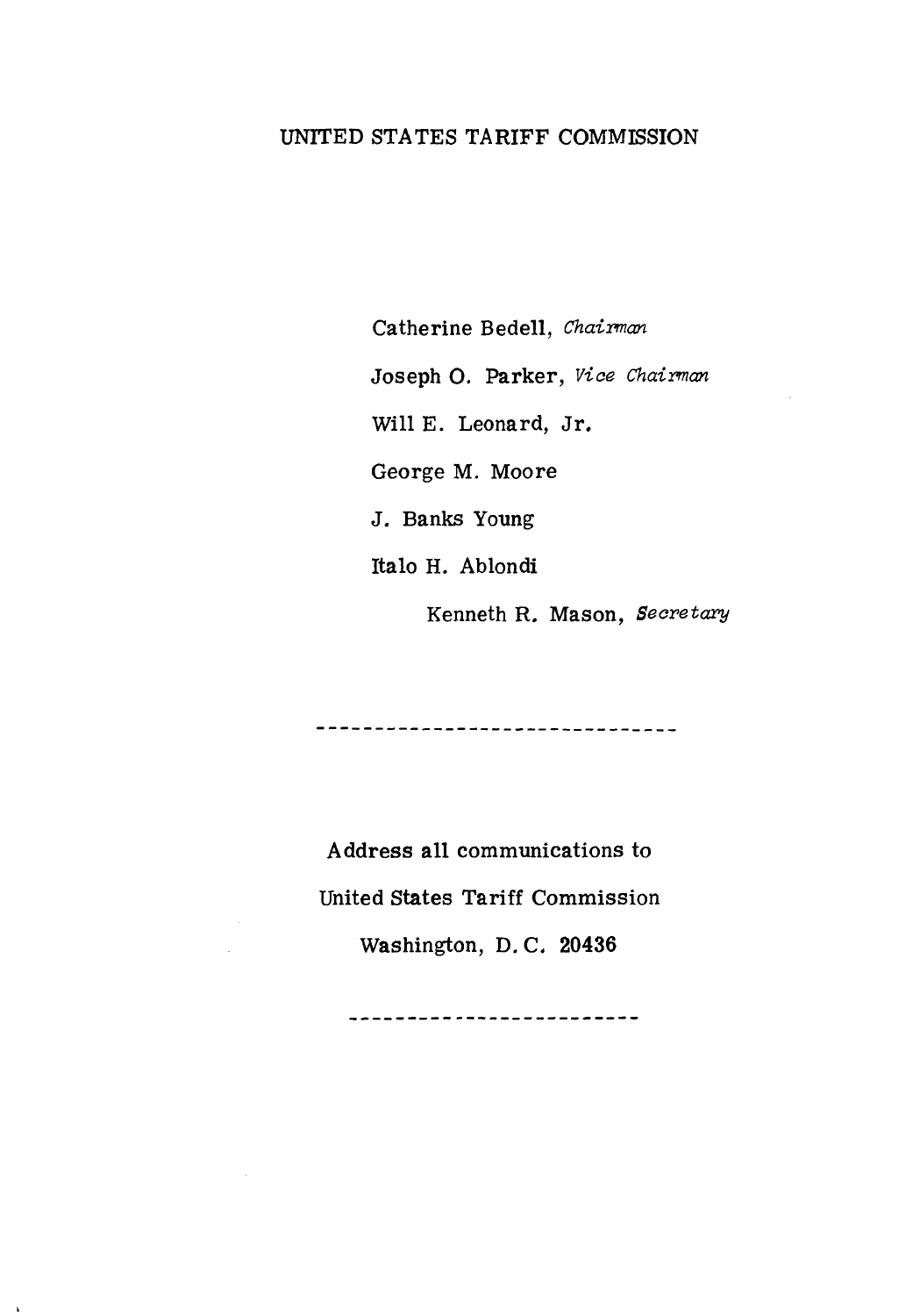## UNITED STATES TARIFF OOMMISSION Washington, D.C.

December 27, 1972

# $/4$ AA1921-lO5 $/$

## NORTHERN BLEACHED HARDWOOD KRAFT PULP FROM CANADA

Determination of Injury

On September 28, 1972, the Tariff Commission received advice. from the Treasury Department that northern bleached hardwood kraft pulp from Canada is being, or is likely to be, sold in the United States at less than fair value within the meaning of the Antidumping Act, 1921, as amended. In accordance with the requirements of section 201(a) of the Antidumping Act (19 U.S.C. 160(a)), the Tariff Commission instituted investigation No. AA1921-10S to determine whether an industry in the United States is being or is likely to be injured, or is prevented from being established, by reason of the importation of such merchandise into the United States.

Notice of the investigation and hearing was published in the Federal Register of October 6, 1972 (37 F.R. 21210). A public hearing was held on November 21, 1972. Appearances at the hearing were entered by representatives of importers. No appearances were entered for the domestic industry.

In arriving at a determination in this case, the Commission gave due consideration to all written submissions from interested parties, evidence adduced at the hearing, and all factual information obtained by the Commission's staff from questionnaires, personal interviews, and other sources.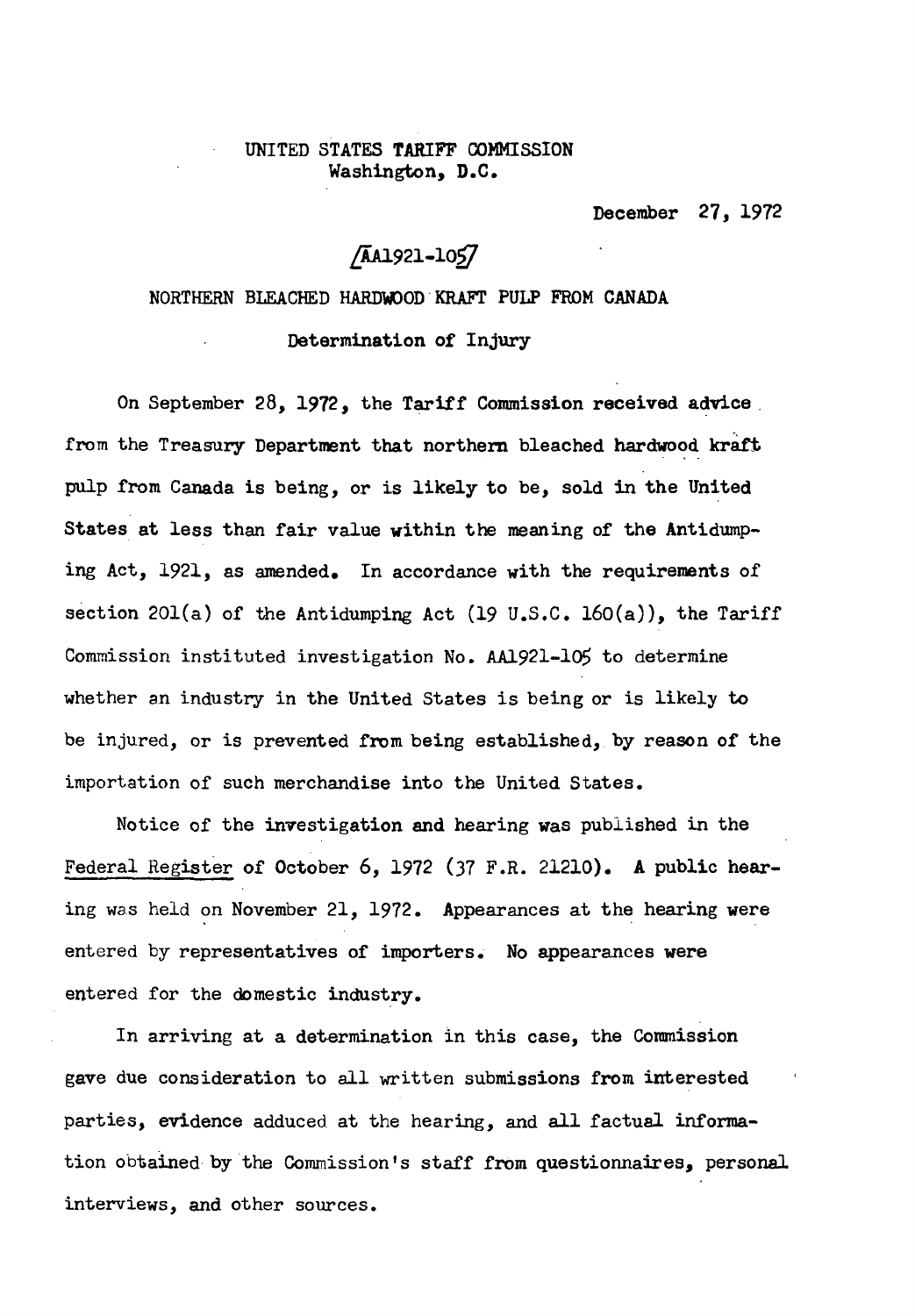On the basis of the investigation, the Commission has determined by a vote of  $\cdot$  3 to 3 1/ that an industry in the United States is being injured by reason of the importation of northern bleached hardwood kraft pulp from Canada, sold at less than fair value within the meaning of the Antidumping Act,  $192l$ , as amended.

1/ Chairman Bedell and Commissioners Leonard and Moore determined in the affirmative; Vice Chairman Parker and Commissioners Young and Ablondi determined in the negative. Pursuant to section  $201(a)$ of the Antidumping Act, 1921, as amended, the Commission is deemed to have made an affirmative determination when the Commissioners . voting are equally divided.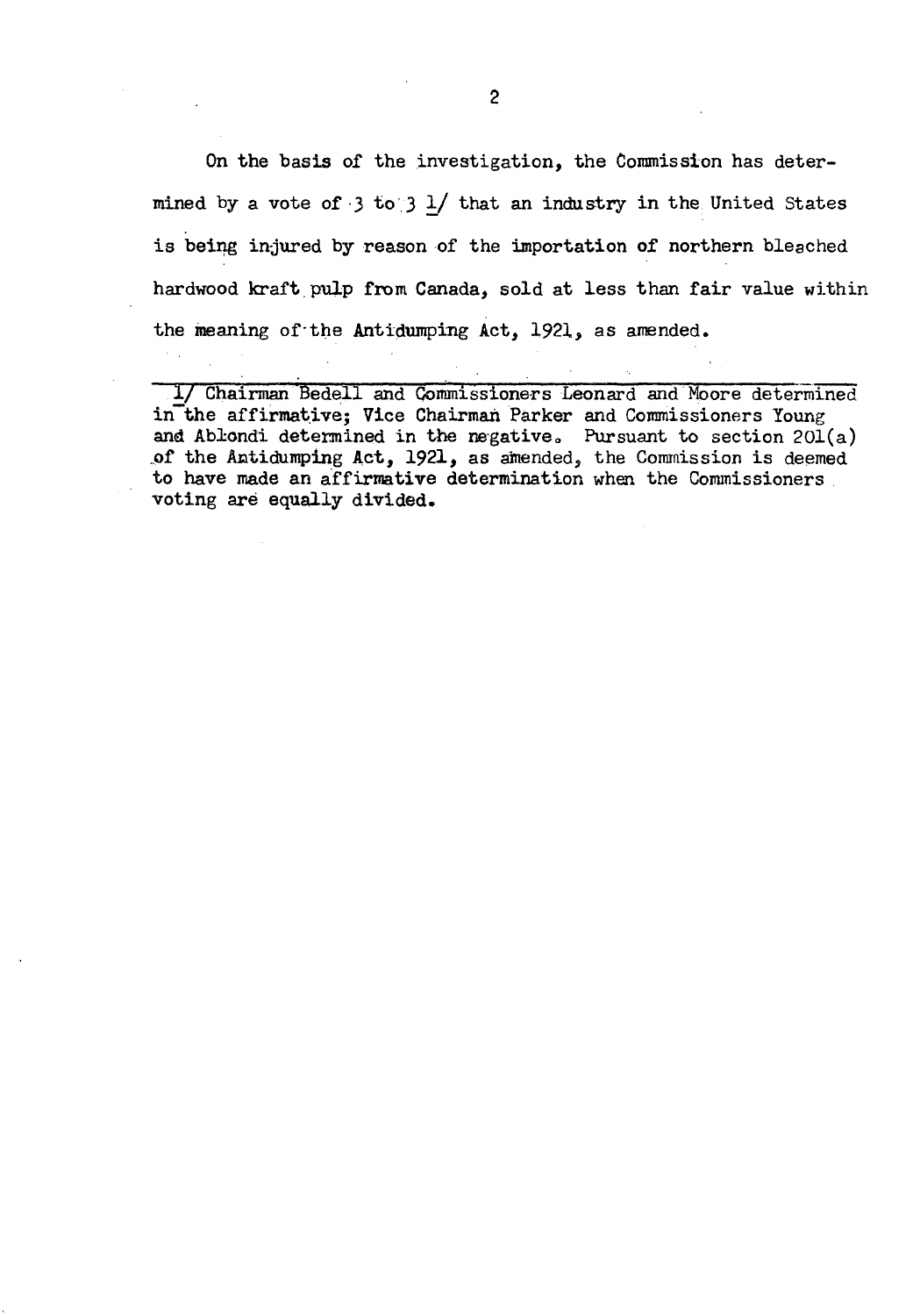## Statement of Reasons for Affirmative Determination by Chairman Bedell and Commissioners Leonard and Moore

The Antidumping Act, 1921, as amended, requires that the Tariff Commission find two conditions satisfied before an affirmative determination can be made.

First, there must be injury, or likelihood of injury, to an industry in the United States, or an industry in the United States must be prevented from being established.  $1/$  Second, such injury, or likelihood of injury, must be by "reason of" the importation into the United States of the class or kind of foreign merchandise the Secretary of the Treasury determined is being, or is likely to be, sold at less than fair value (LTFV).

In our judgment, both of the aforementioned conditions are satisfied in the instant case. Accordingly, for the reasons set forth below, we have determined that an industry in the United States is being or is likely to be injured by reason of imports of Canadian bleached hardwood kraft pulp sold at LTFV.

## Description of the product

Bleached hardwood kraft pulp, made from hardwood (deciduous) by the chemical sulphate (kraft) process, is a relatively shortfibered pulp used chiefly in the production of fine printing and

<sup>1/</sup> Prevention of establishment of an industry is not an issue in this investigation.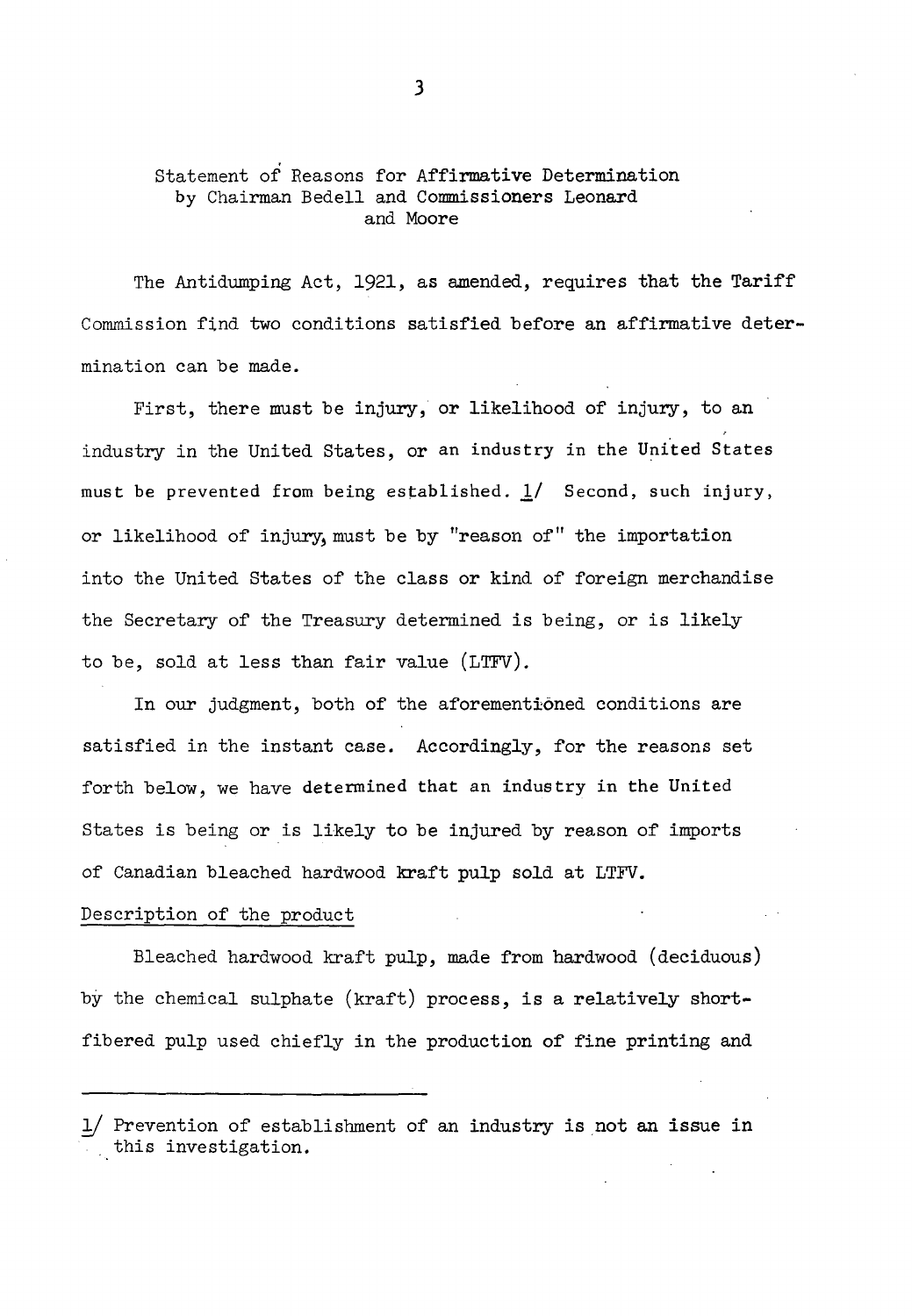writing papers in which cleanliness, brightness, softness, and good formation are more important requirements than strength; it is also used in the manufacture of absorbent tissue paper. Bleached hardwood kraft pulp is usually sold at a delivered price, with freight allowed. Although shipments to distances more than 1,000 miles are not unusual, most shipments tend to be confined to less than l,ooo miles.

#### Industry

The industry in the United States which we have determined to be injured or likely to be injured consists of approximately 30 firms operating some 56 establishments in which bleached hardwood kraft pulp is produced. Domestic production of the subject product involves two elements--captive production and production for the market. Most U.S. production is captive--that is, the majority of domestic production is further processed in the producer's mill into paper and paperboard. However, the portion sold on the open market is in direct competition with LTFV imports from Canada and represents an important source of revenue, especially during periods of soft demand. Although the industry is nationwide, the firms located in the Northeast region, constituting a competitive market area, suffered irreparable financial hardship by reason of sales of LTFV imports from Canada.

 $\mathbf{h}$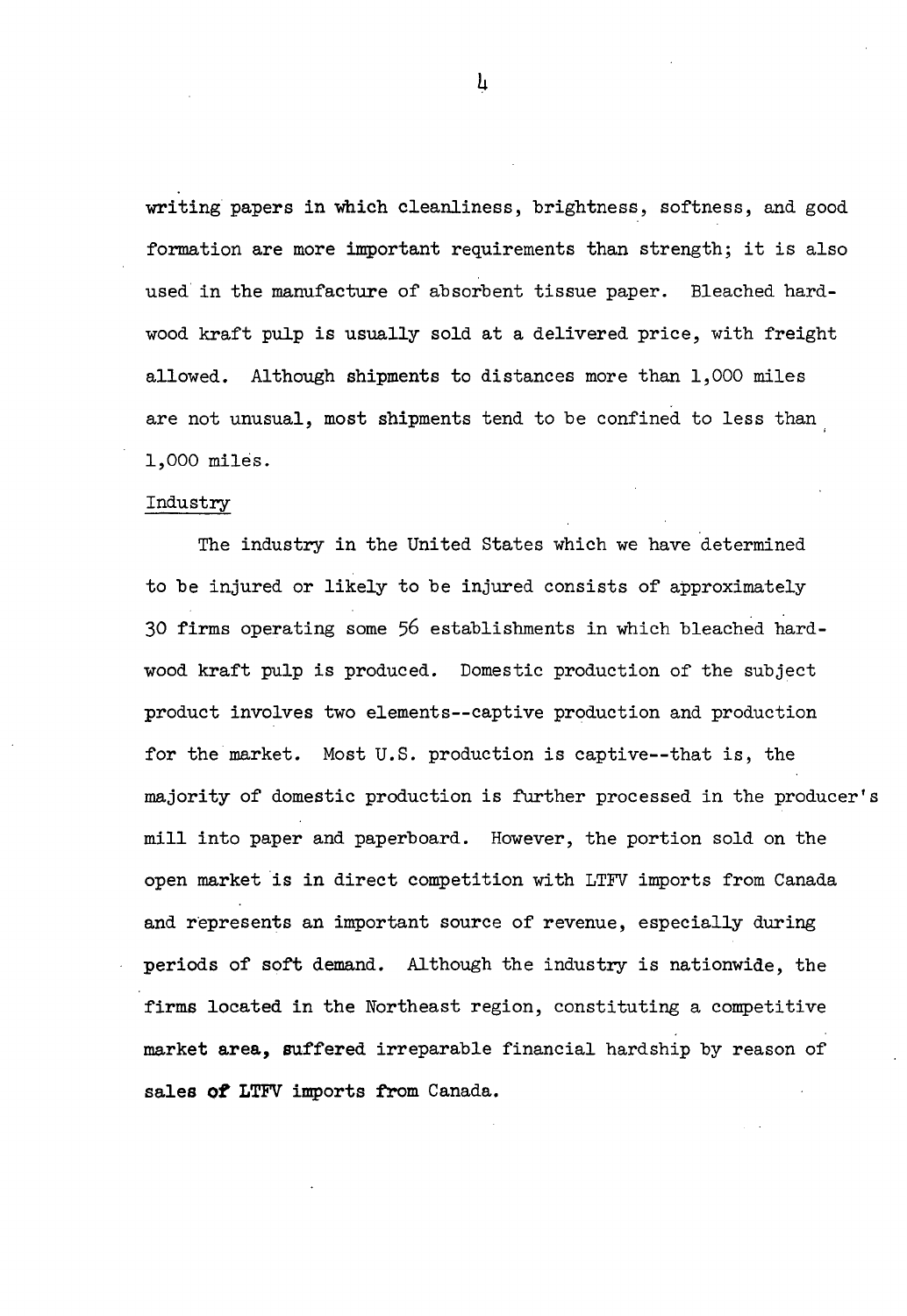#### Impact of LTFV sales on the U.S. industry

Sales of the subject product from Canada tend to be concentrated in the Northeast and North Central parts of the United States. Almost all of the imports sold at LTFV were consumed in those regions.

The effect of the LTFV imports was felt most severely by those pulp producers located in the Northeast whose output consists, to a large extent, of market pulp. There the price discrimination practiced by one Canadian LTFV supplier was so great that its exfactory price was often less than \$100 per short ton, far below what is considered "normal" in the trade. Such unfair pricing by that particular supplier forced prices down to an unprofitable level of \$110 per short ton, causing the loss of a substantial volume of sales to certain Northeastern producers. Confronted with such unfair competition, those domestic producers had little choice but to reduce sharply their prices to avoid the loss of the domestic market. In spite of efforts to meet such competition, domestic producers suffered financial adversity which stemmed directly from depressed prices and lost sales caused by LTFV imports from Canada. This injury to Northeastern producers constitutes an injury to an industry in the United States within the meaning of the Antidumping Act.  $1/$ 

<sup>11</sup> See, e.g., the determinations of the Commission in: Steel Bars, Reinforcing Bars, and Shapes from Australia, AA1921-62 (1970); Carbon Steel Bars and Shapes from Canada, AA1921-39 (1964); Steel Reinforcing Bars from Canada, AA1921-33 (1964).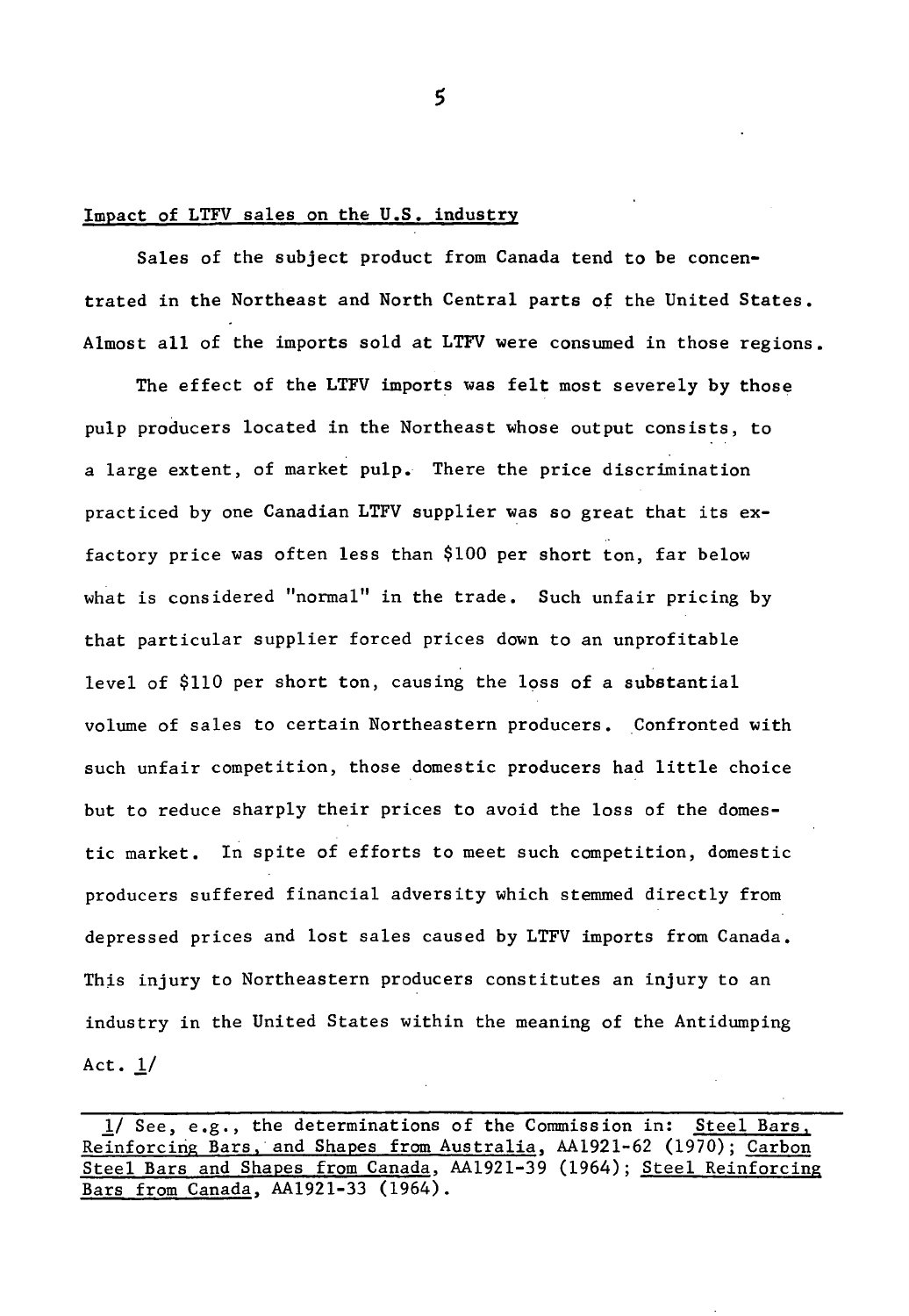## Likelihood of injury

The evidence in this case indicates clearly that domestic producers are not only being injured by the Canadian LTFV imports but also are likely to be injured in the future.

According to data made available to the Commission, the inventory of one Canadian producer supplying the Northeast market is growing and is currently equivalent to approximately two or three months' demand in that market. That particular mill has often in the past sold at a discount, determined by the Treasury to be at LTFV, in the Northeast market. Although that firm's primary market is allegedly Europe, it is our judgment that the size of these inventories in conjunction with the convenience of selling to the United States market could well prove conducive to continued injurious LTFV sales especially during periods of slack world demand. Consequently, we believe that there is a real likelihood of injury to an industry in the United States by reason of the LTFV imports.

## **Conclusion**

Based upon the aforementioned evidence of injury to United States producers in the Northeast region and evidence of the probability of future injury, we conclude that an industry in the United States is being injured or is likely to be injured by reason of the importation of bleached hardwood kraft pulp from Canada which is being, or is likely to be, sold at less than fair value.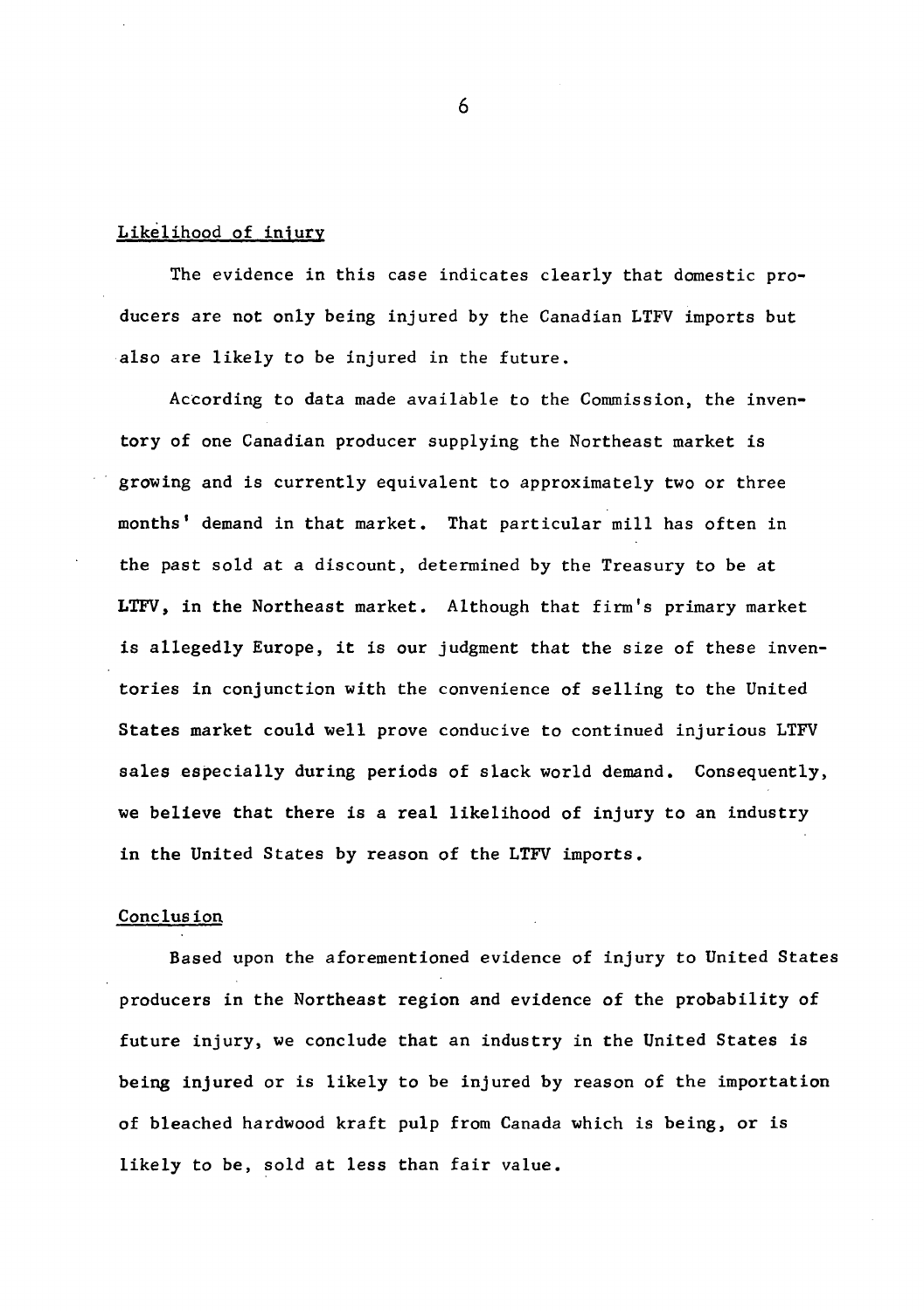Statement of Reasons for Negative Determination of Vice Chairman Parker and Commissioner Young 1/

In our opinion an industry in the United States is not being injured nor is likely to be injured, nor is prevented from being established, by reason of imports of northern bleached hardwood kraft pulp from Canada found by the Secretary of the Treasury to be, or likely to be, sold at less than fair value (LTFV). Description of product

Bleached hardwood kraft pulp is made entirely from hardwood (deciduous) species by the chemical sulphate (or kraft) process. The quality of the pulp may vary considerably according to the types of pulpwood used, the degree of brightness (whiteness) obtained, and other physical characteristics. Bleached hardwood kraft pulp is relatively short fibered and is normally low in strength; it is used in papers where cleanliness, brightness, softness, and good formation are the important factors rather than strength.

Northern bleached hardwood kraft pulp from Canada is of the same kind as is produced in the northern region of the United States. Both are usually made from the same species of wood, namely, beech, maple, and poplar. Bleached hardwood kraft pulp produced in the southern region of the United States is derived mostly from gum or oak species of wood. The hardwood pulp from the southern region is readily interchangeable with northern bleached kraft pulp in making certain papers such as tissue paper but not for all papers. It can be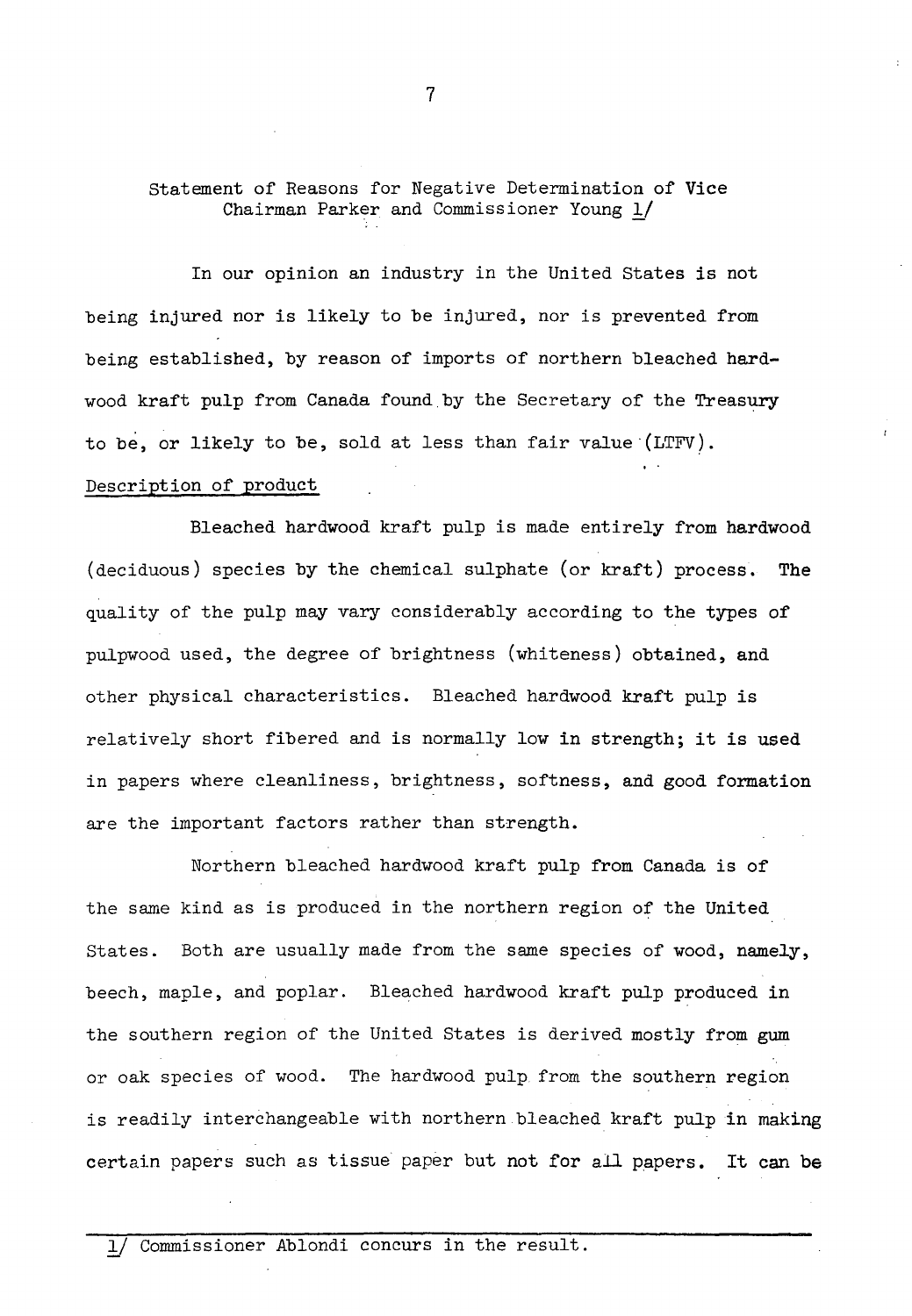utilized in many instances, however, for the same uses as the northern type by certain additional manufacturing operations.

Some of the pulp imported from Canada determined to have been sold at LTFV was an "offgrade" pulp which is inferior in quality and specification to "prime grade" pulp. It was characterized by such elements as excessive dirt or foreign matter, discoloration, lack of brightness, and weakness in strength, the quality shortcomings inherent in startup production of a new pulp mill. Such offgrade pulp is readily interchangeable with prime grade for some papers; in most instances, however, it has to be further processed before it can be used. Offgrade pulp is an accidental or undesired result of a manufacturing operation intended to produce prime pulp. It is generally sold at a lesser price than the prime product.

#### The industry

This investigation was aimed principally at the industry which consists of all those facilities in the United States manufacturing hardwood kraft pulp. There were some 30 companies in the United States producing bleached hardwood kraft pulp in 1971, operating in 56 individual establishments which varied in production from less than 100 tons to over 1,200 tons per day. These establishments were located in the following areas of the United States: Eleven in the Northeast, five in the North Central, five in the West, and thirty-five in the South.

Some pulp manufacturing facilities produce all their pulp primarily for their own papermaking while others usually sell some or all of their pulp on the open market. Of the 56 establishments in the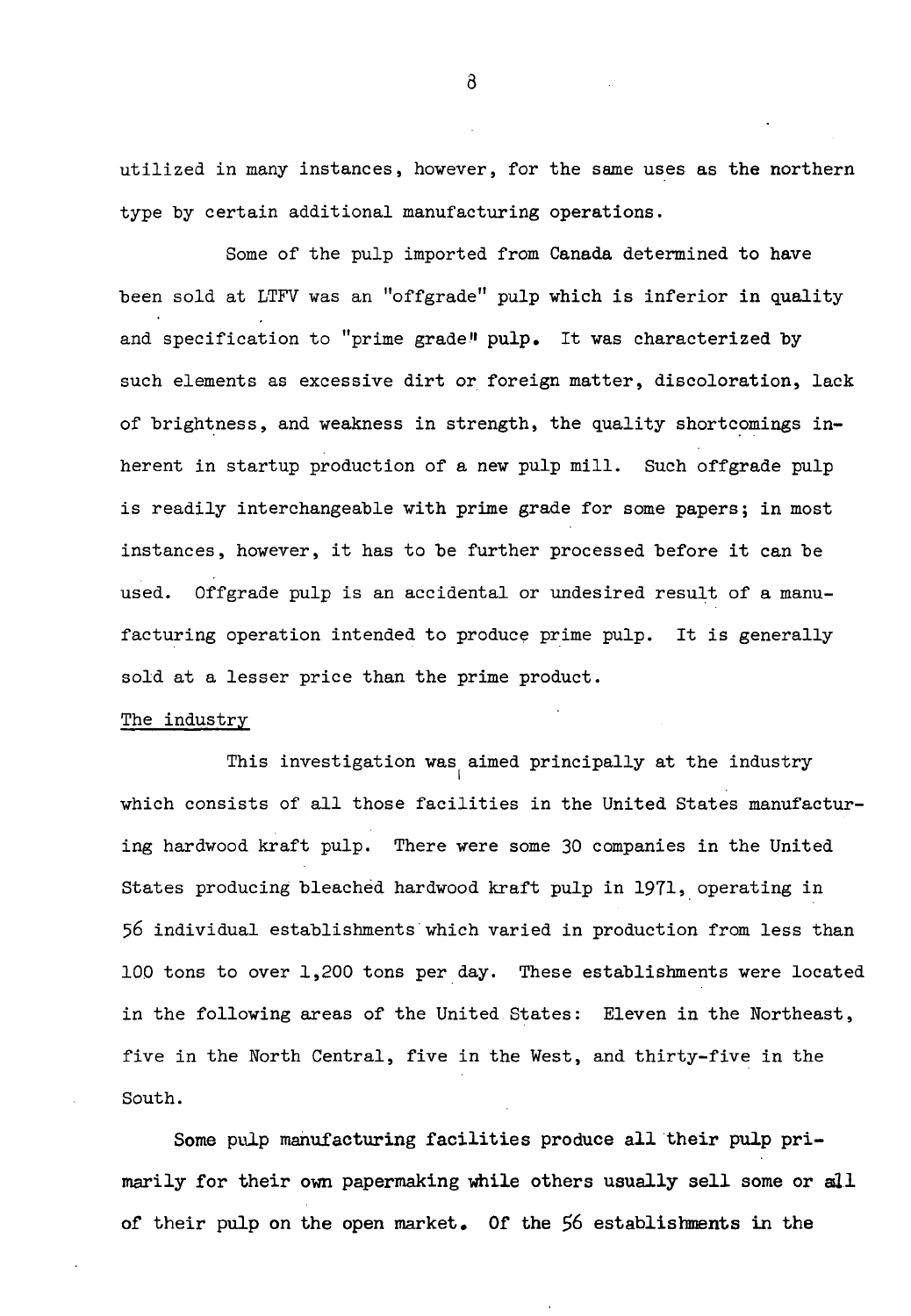United States» *33* ordinarily use most of the pulp they manufacture in their own papermaking operations. The remaining establishments, as *a* general practice, produce pulp for sale in the open market as well as for their own needs. When the demand for paper declines and integrated mills have less need for pulp in their own operations, they offer the excess production on the open market. If the inte-· grated establishments require a larger quantity of pulp than they produce to satisfy their demand for paper, they purchase pulp from other pulp producers.

The evidence of record in this investigation shows that all geographical areas of production of bleached hardwood pulp in the United States not only sell such pulp within their particular area but to the other areas as well. Even though Canadian hardwood-pulp is principally marketed into the northeast and north-central areas, there are indications that some is sold to the other two areas.

#### No injury from import penetration

Domestic consumption of pulp rose fairly steadily from 3.8 million tons in 1967 to 4.9 million tons in 1971. Consumption in the first six months of 1972 totaled 2.7 million tons compared to 2.5 million tons in the like period in 1971. On the other hand, imports of bleached hardwood kraft pulp during the period January 1967 to June 1972 were quite small relative to U.S. consumption, averaging about five percent or less annually except in 1969 when such imports amounted to slightly more than six percent of consumption. Canada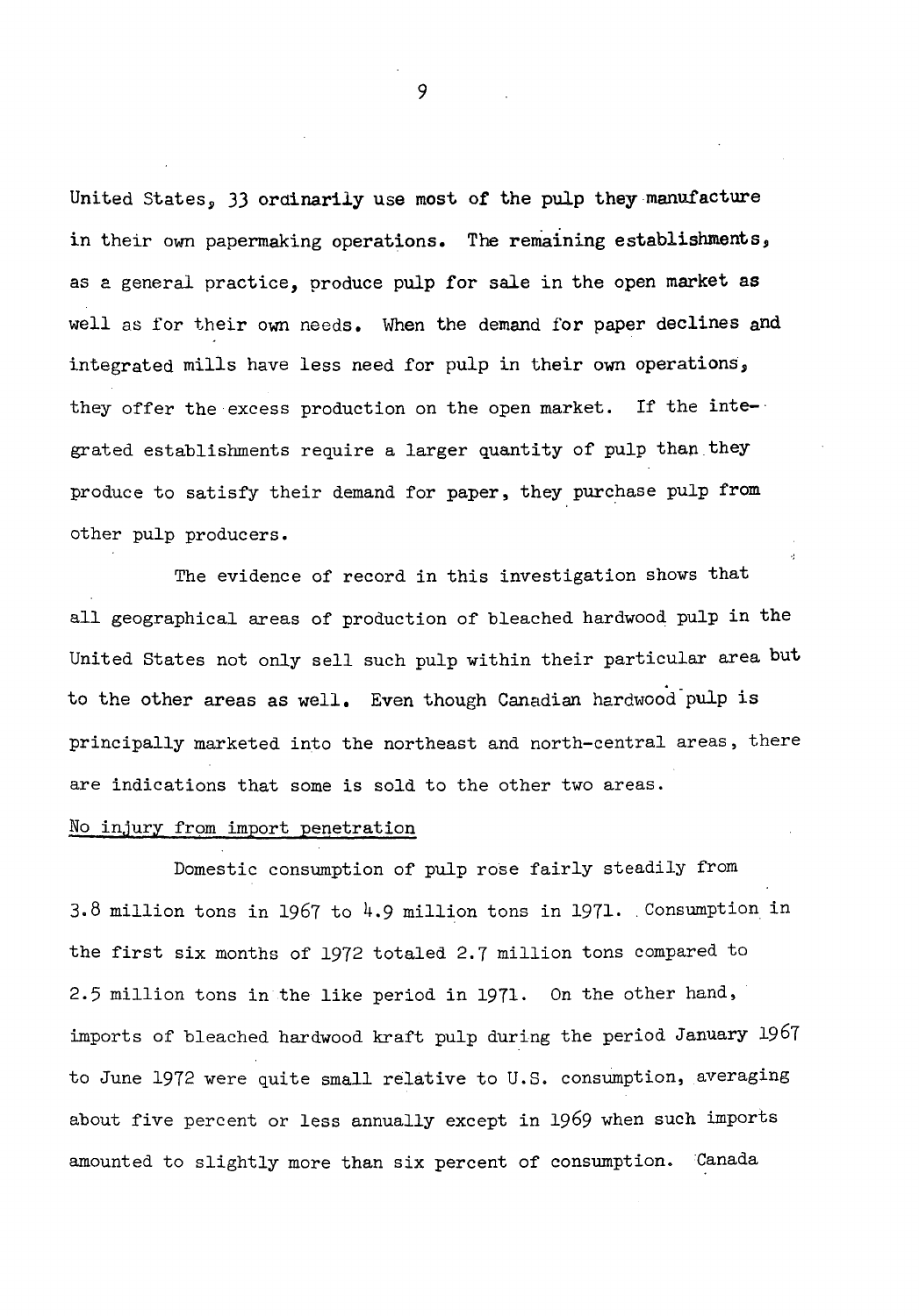was the major import source and during 1971 it was the only foreign supplier. The Canadian product has traditionally filled only a small part of the U.S. demand for pulp and during no one year has there been a dramatic rise in the Canadian share of the U.S. market. Although substantial sales are made in the U.S. market, the Canadian producers are geared to exporting to other countries, particularly in Europe. Price comparisons

Sales to the United States market of northern bleached hardwood pulp from Canada were investigated by the Treasury Department for the period from May 1, 1971 to October 31, 1971. A substantial percentage of the investigated sales to the United States, were deter-'mined to be at fair value. Information developed by the Commission in this investigation indieates that in the vast majority of Canadian sales to the United States, the price of Canadian pulp exported to this country was equivalent to or higher than the price of comparable  $U.S.$ produced pulp. This was true even in instances when the price of the exported Canadian pulp was lower than the price realized for pulp sold at home (i.e., sold at less than fair value). In the very few instances in which the price of Canadian pulp was lower than that of U.S. pulp of comparable quality, the difference was minor and short-lived.

The one Canadian firm which sold at LTFV prices and in a few 'isolated instances uridersoid domestic firms in 1971, was a firm which had begun production in 'the latter part of 1970. This Canadian firm in 1971 was still trying to perfect the quality of its product and was in fact selling an offgrade product in the isolated instances when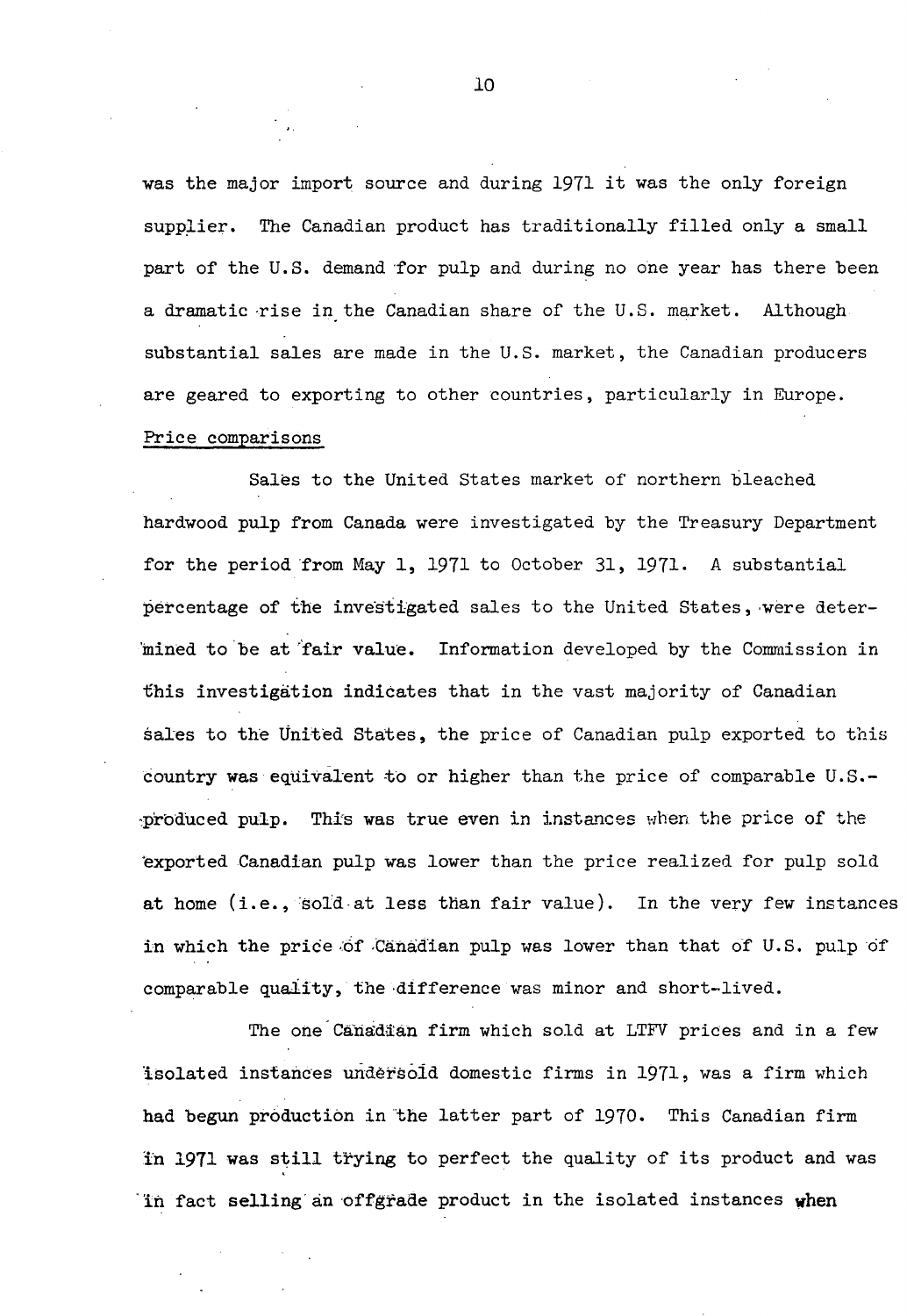it undersold domestic producers. It is customary in the trade in the United States to offer offgrade pulp at a lesser price than the prime grade. Two-thirds of the sales of the particular Canadian producer to the United States during the period of Treasury's investigation was offgrade pulp. The *new* Canadian mill underwent the typical difficulties of a new mill in standardizing quality and in obtaining acceptance of its product on the market.

#### No injury due to loss of sales

The only allegation of loss of sales and injury on the part of all the domestic producers by reason of LTFV sales of bleached hardwood pulp from Canada was made by the complainant producer in this case. This producer was the principal competitor of the Canadian firm whose sales at LTFV undersold it in a few isolated instances. Assuming that this single U.S. firm did not make some relatively small sales which it might have made had there been no competition at LTFV prices, this would not in our opinion constitute injury to the U.S. industry within the meaning of the antidumping statute. Such assumed minor loss of business by one U.S. firm in the northeast area, if indeed it could be attributed to LTFV sales, would not in our opinion constitute injury even if such area were to be considered a separate geographical market area.

The year of 1971 was a depressed year for the pulp industry, not only in the United States but world-wide. In that year the exports of bleached hardwood pulp from the United States dropped by about 283,000 tons from the previous year. World-wide, as well as in the United States and Canada the pulp industry was in a period of recession. The southern producing area of the United States was particularly hard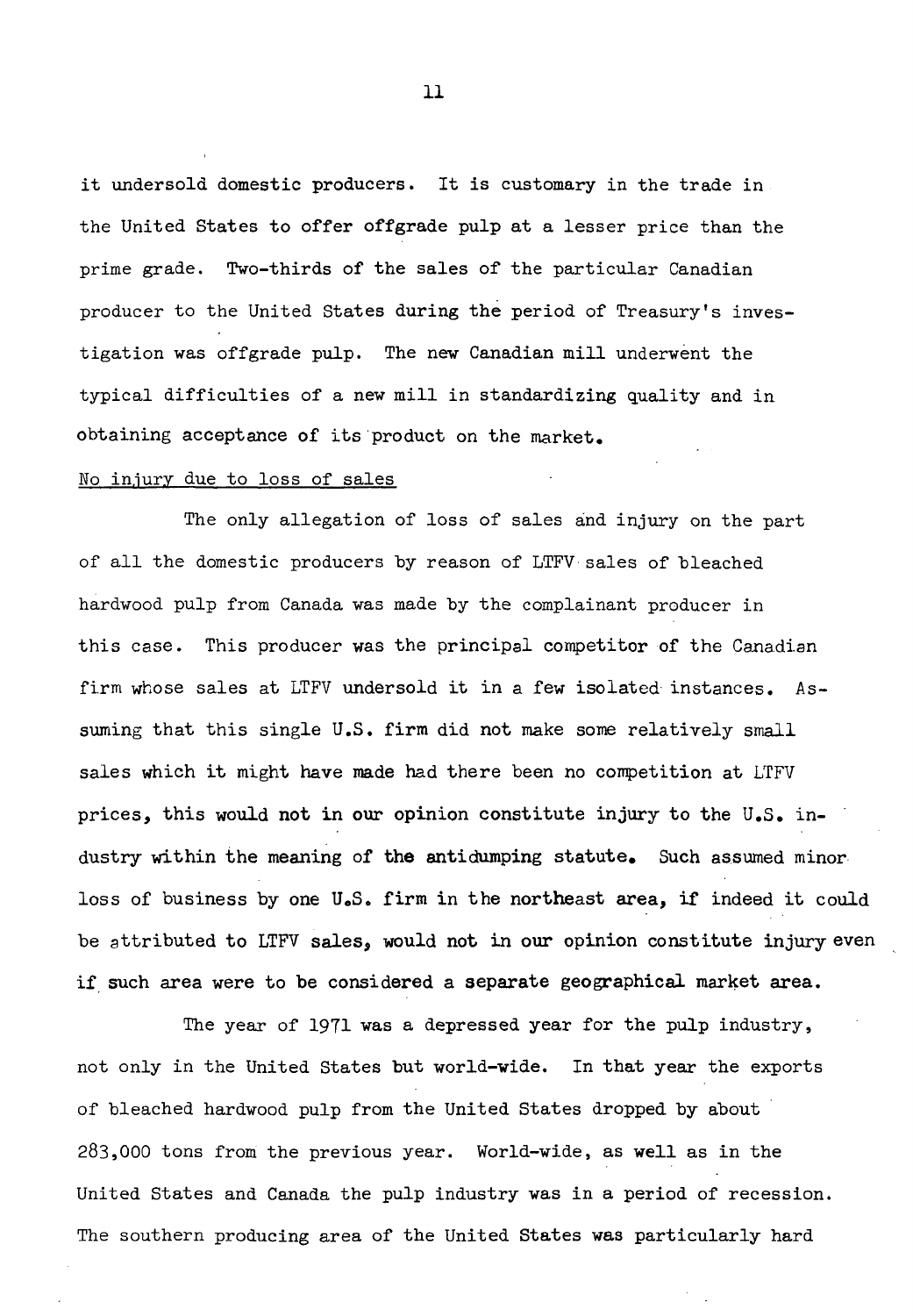hit by the loss of export sales to Europe. Domestic production fell from 5.2 million tons to 5.0 million tons in the year exports dropped off. In an attempt to alleviate the effects of the drop in the export market, the southern producers made efforts to increase sales in the other geographic areas. Prices which had been trending downward in 1970 continued to decline early in 1971 prior to any offers by Canadian producers to customers of the complainant. The general decline of domestic prices was caused by general market conditions and not by the Canadian sales at LTFV.

#### Financial experience

The extent of the alleged loss, by reason of LTFV imports, to the complainant in 1971 is not substantiated by its profit-and-loss statements. The complainant compared favorably with the rest of the industry--which was suffering from an economic recession. For each of three years, 1969-71, the complainant's ratio of net profit to total net sales on its pulp operations approached or substantially exceeded the average of that reported to the Commission by the other firms. (In fact its profit in 1971 was higher than that enjoyed by more than half of the reporting firms. ) The complainant is the only firm which has attributed its profit decline to Canadian dumping of pulp.

## Market outlook for bleached hardwood pulp

The down-turn in the world-wide demand for pulp has been reversed, consumption has increased during 1972, and the European market is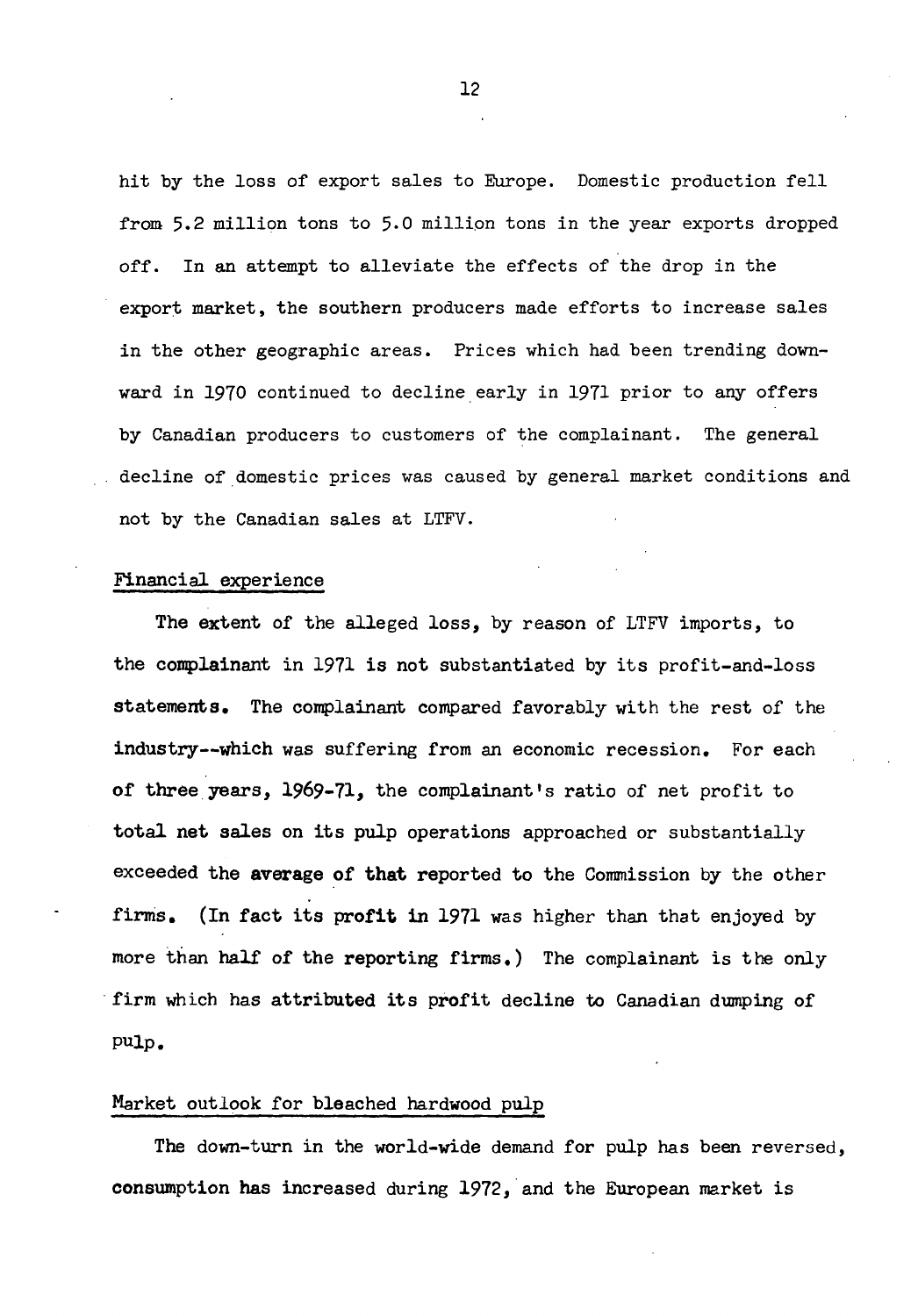requiring additional quantities of pulp. Prices have increased on the domestic market and the 1971 recession has been reversed. The future demand for bleached hardwood pulp both in the United States and in the European market appears to be very good. There is no indication that the Canadian producers in view of changed economic conditions are likely to resort to cut-throat sales in the United States market in the future. The one Canadian producer which had entered the U.S. market in 1971 is believed to be primarily oriented to the European market.

#### Conclusion

In view of the above it is our determination that an industry in the United States is not being injured nor is likely to be injured, nor is prevented from being established, by reason of imports of northern bleached hardwood kraft pulp from Canada.